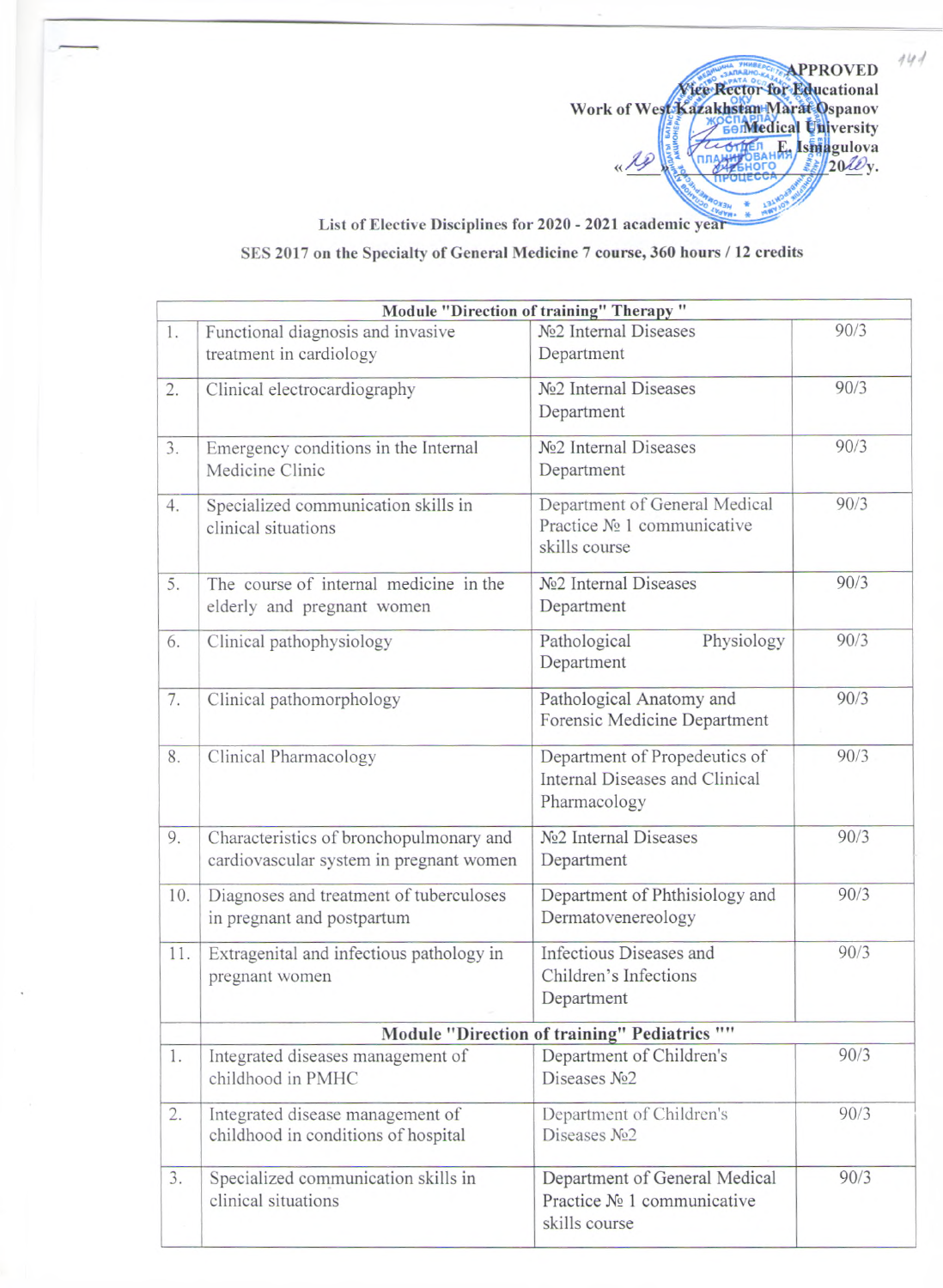| 4. | Psychotherapy in general medical practice                                                                              | Psychiatry<br>Neurology,<br>and<br>Narcology Department                      | 90/3 |
|----|------------------------------------------------------------------------------------------------------------------------|------------------------------------------------------------------------------|------|
| 5. | Healthy child's nutritionand medical<br>nutrition in pediatrics                                                        | Children's<br>of<br>Department<br>Diseases No <sub>2</sub>                   | 90/3 |
| 6. | Universal progressive model of patronage<br>monitoring of pregnant women and young<br>children at the outpatient level | Department of Children's<br>Diseases No <sub>2</sub>                         | 90/3 |
| 7. | Selected Neonatology questions                                                                                         | Department of Children's<br>Diseases No <sub>2</sub>                         | 90/3 |
| 8. | Children's otorhinolaryngology                                                                                         | Department of<br>Otorhinolaryngology and<br>Ophthalmology                    | 90/3 |
| 9. | Clinical and children allergology                                                                                      | Department of Children's<br>Diseases No <sub>2</sub>                         | 90/3 |
|    |                                                                                                                        | Module "Direction of training " Surgery ""                                   |      |
| 1. | Fundamentals of neurosurgery                                                                                           | Department of Neurosurgery<br>with a course of traumatology                  | 90/3 |
| 2. | Private Neurology                                                                                                      | Department of Neurosurgery<br>with a course of traumatology                  | 90/3 |
| 3. | Fundamentals of Oral and Maxillofacial<br>Surgery                                                                      | Department of dentistry of<br>internship and postgraduate<br>training        | 90/3 |
| 4. | Emergency care in otorhinolaryngology                                                                                  | Department of<br>Otorhinolaryngology and<br>Ophthalmology                    | 90/3 |
| 5. | Endoscopic surgery                                                                                                     | Department of Surgical Diseases<br>N <sub>2</sub>                            | 90/3 |
| 6. | Detoxication therapy in surgery                                                                                        | Department of Surgical Diseases<br>N <sub>2</sub>                            | 90/3 |
| 7. | Diagnostics and treatment of pulmonary<br>and extra pulmonary tuberculosis at<br>patients with surgical pathology      | Department of Phthisiology and<br>Dermatovenereology                         | 90/3 |
| 8. | Clinical pathomorphology                                                                                               | Pathological Anatomy and<br>Forensic Medicine Department                     | 90/3 |
| 9. | Specialized communication skills in<br>clinical situations                                                             | Department of General Medical<br>Practice № 1 communicative<br>skills course | 90/3 |
|    |                                                                                                                        | Module "Direction of training" Obstetrics Gynecology ""                      |      |
| 1. | Ultrasound diagnostics in obstetrics                                                                                   | Department of Obstetrics<br>Gynecology No2                                   | 90/3 |
| 2. | Ultrasound diagnosics in gynecology                                                                                    | Department of Obstetrics and<br>Gynecology No <sub>2</sub>                   | 90/3 |
| 3. | Types of endovideosurgical operations in<br>gynecological diseases                                                     | Department of Obstetrics<br>Gynecology No2                                   | 90/3 |
| 4. | Modern methods of infertility treatment.<br>The IVF program                                                            | Department of Obstetrics<br>Gynecology No2                                   | 90/3 |